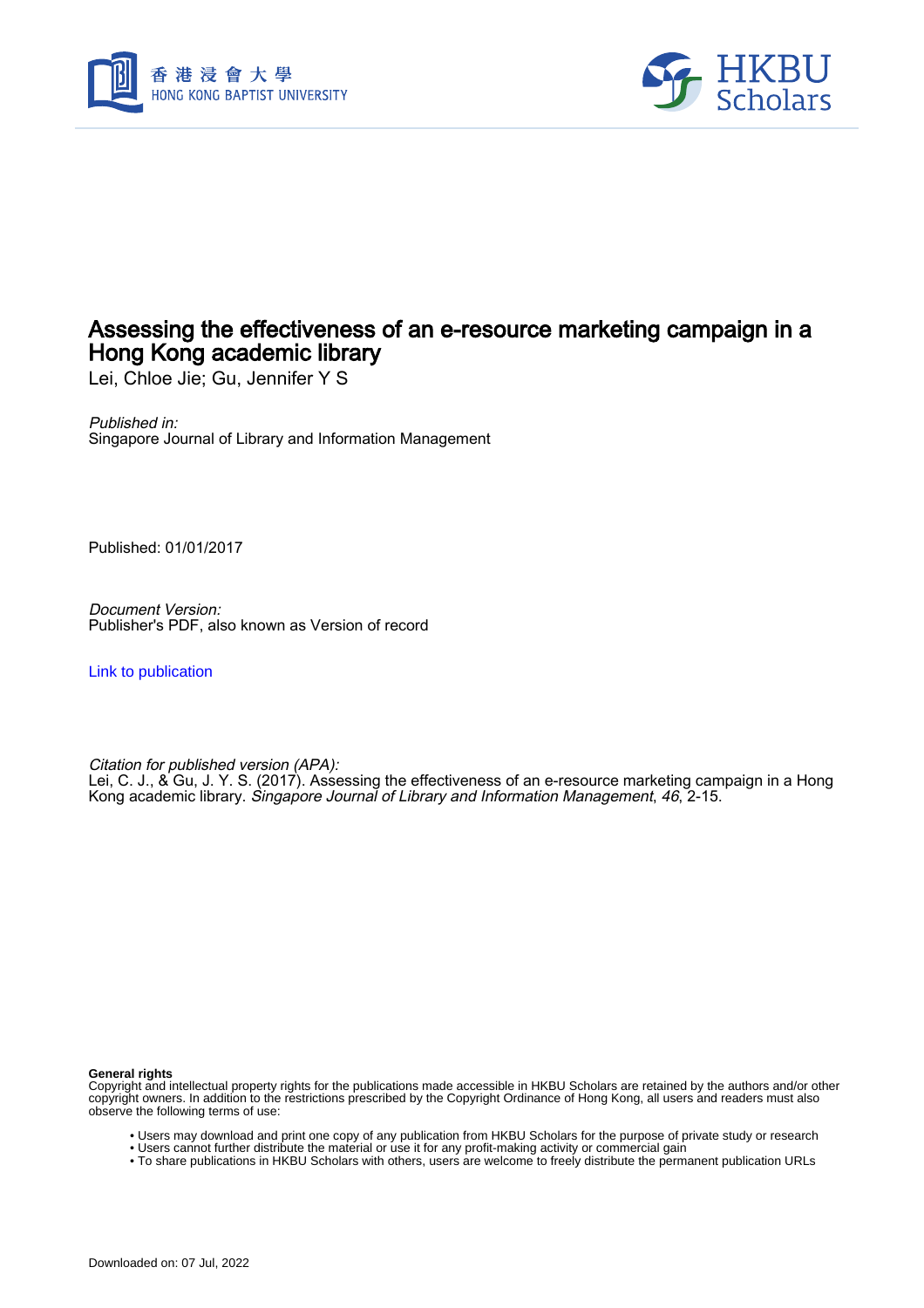# **Assessing the effectiveness of an e-resource marketing campaign in a Hong Kong academic library**

*Chloe Lei, Jennifer Gu Hong Kong Baptist University Hong Kong* 

#### **Abstract**

In response to increased spending but decreased usage of e-resources, Hong Kong Baptist University Library organized a week-long campaign to promote its e-resources. The campaign's effectiveness was assessed using survey data and usage statistics. Overall, the survey data showed a positive reception towards the campaign but the usage statistics of e-resources showed a mixed pattern in its impact. The sustainability of the campaign is also discussed from it being a pilot event to an annual marketing campaign, which signified the need for a concerted library marketing strategy.

#### **Keywords**

Electronic resources Marketing, Electronic Resources Usage, Evaluation and Assessment, Marketing Plan, Academic Libraries, Promotional Activities

#### **Introduction**

Hong Kong Baptist University (HKBU) Library is one of the 8 publicly-funded university libraries in Hong Kong, serving a community of around 11,000 full-time students and 860 faculty members. With limited library space and a sizable print collection, the Library spends an increasing portion of its annual budget in purchasing and subscribing to e-resources. However, an in-depth review of e-resources usage statistics revealed a substantial drop in usage across a number of e-resources in the 2014-2015 academic year. In the past, the library's approach to promoting e-resources was limited to routine university-wide announcements, and occasional database training workshops that were open to all but were usually poorly attended. With many free competing online resources available to students, there was an urgent need to promote these library e-resources in a more concerted manner.

HKBU Library's first E-resources Discovery Week was originally planned as an ad-hoc event in response to the drop in e-resources usage. However, through the valuable experience of organizing this marketing campaign two years in a row, the librarians responsible realized that organizing a week-long event was only the beginning. A major challenge was to assess the effectiveness of the campaign, and in turn improve it and turn it into a sustained effort.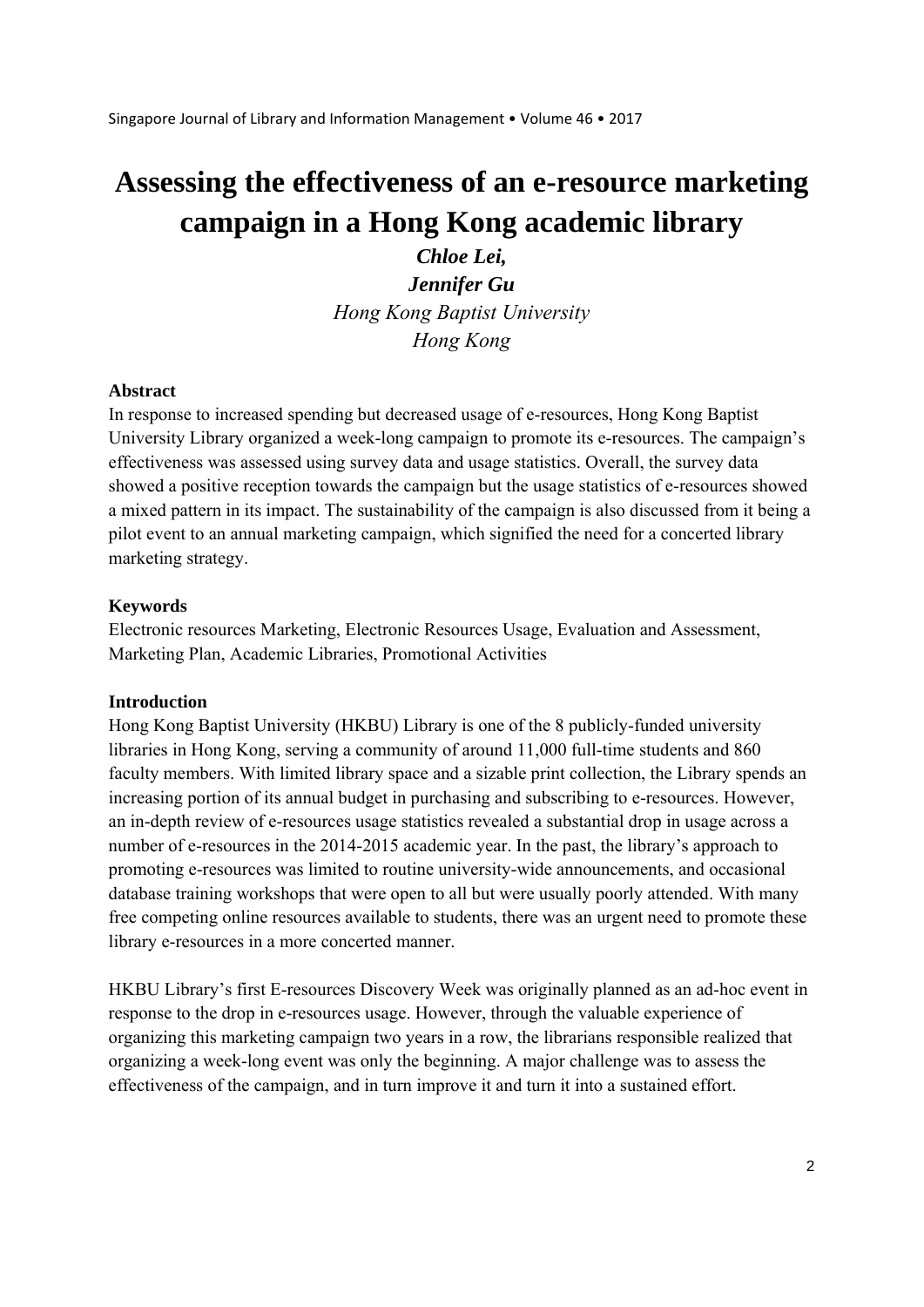### **Literature Review**

There is no shortage of literature on various marketing initiatives undertaken by libraries around the world, and some of them focus specifically on the marketing of e-resources. Kennedy (2010) conducted a content analysis of 23 publications on the marketing of electronic resources by libraries in the United States. She found that in general, libraries clearly understand the need to market but may still fail to develop a proper plan due to a lack of understanding of the fundamental nature of marketing and public relations and its benefits. She also observed that less than one-third of libraries in her study indicated that their marketing campaigns are part of a larger marketing plan for the library.

A proper marketing plan includes steps to evaluate the effectiveness of a marketing campaign. Dubicki (2009) described this process as something that should be ongoing, not just at the end. The evaluation could include feedback gathered from measurable objectives or direct comments from patrons. For e-resources in particular, a basic measure would be analyzing pre- and postcampaign usage statistics. Fry (2014) pointed out limitations regarding usage statistics, such as the unreliability of vendor-provided data in terms of format compliance and consistency, and the volatile nature of content discovery via discovery services. Jotwani (2014) observed that marketing alone may or may not be responsible for increase or decrease in usage as there could be other factors that affect the usage statistics. In the end, despite the many confounding factors, Fry (2014) asserts that examining usage statistics is a meaningful way to assess the effectiveness of marketing campaigns for e-resources. If properly planned and executed, marketing does and can help in improving usage statistics (Jotwani, 2014).

There are a number of similar systematic studies on library marketing in other regions. Vasileiou & Rowley (2011) interviewed 25 academic librarians from 7 academic libraries in the United Kingdom on the promotion of e-books. They found evidence of marketing actions, but "what is plainly absent is an organized and strategic approach to promotion and marketing". Ju (2006) evaluated the use of marketing tools and promotion experience in a large library system that consists of 3 branch libraries and more than 90 institutional libraries in China, and found that despite many activities, there is a lack of a complete marketing strategy at the organizational level.

The call to incorporate marketing into the library's overall strategy has been put forward by a number of scholars. Duke and Tucker (2007) stated that libraries must develop a marketing plan that incorporates the library's strategic plan as well as its mission and vision statements. Both Parker, Kaufman-Scarborough, and Parker (2007) and Robinson (2012) discussed this notion of adopting a marketing orientation for libraries, arguing that marketing should not be just a set of tactical activities, but rather a long-term strategic perspective. Germano (2010) observed that marketing is often an afterthought in libraries. At best, it is approached with enthusiasm but without coherence or strategy. At worst, marketing is deemed wholly irrelevant to organizational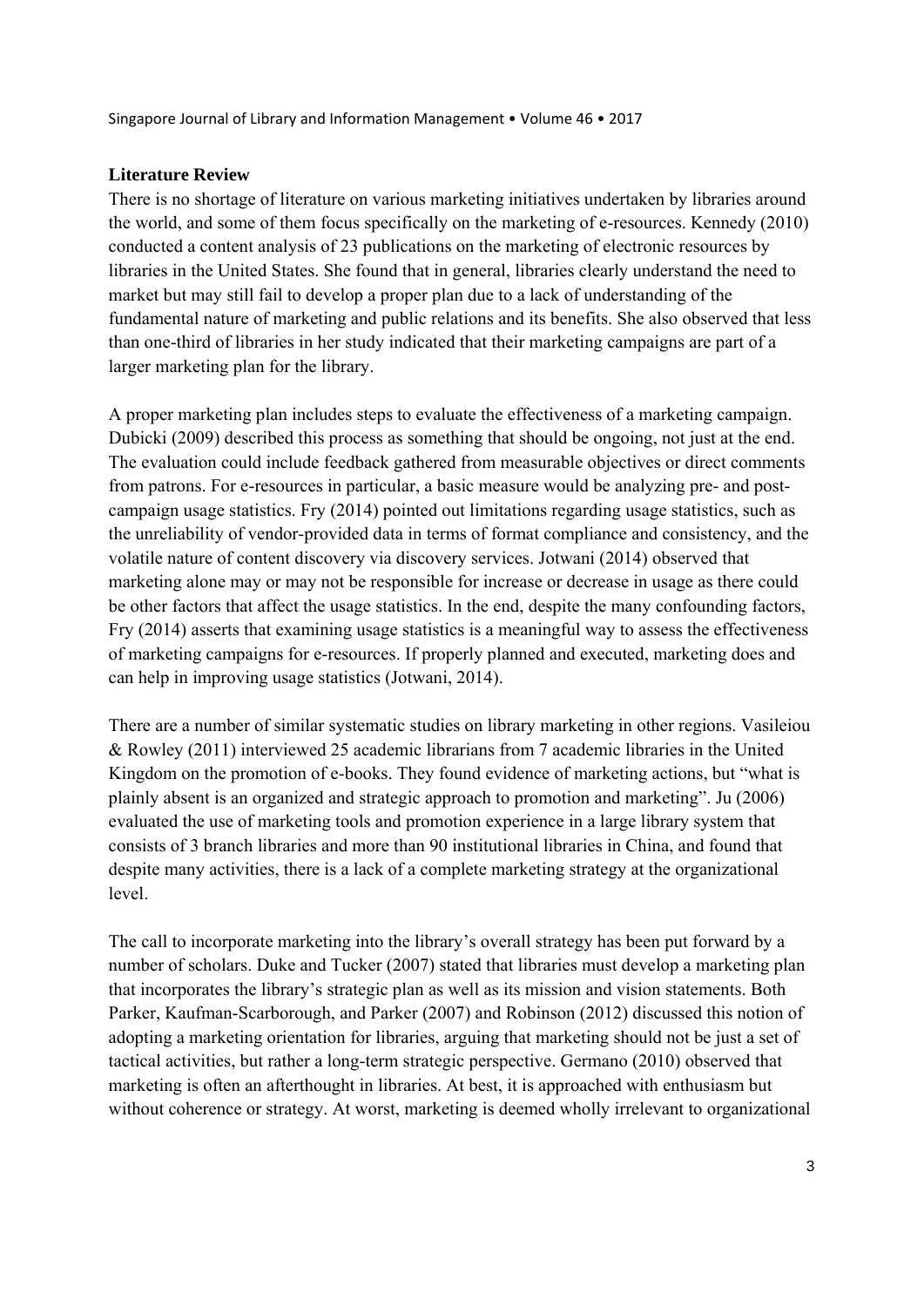goals. This lack of strategy in library marketing may be due to a number of factors. They include the lack of resources and expertise (Fry, 2014; Germano, 2010; McClelland, 2014), and also the absence of a marketing culture (Parker et al., 2007; Robinson, 2012).

### **Methodology**

In Kennedy's (2010) content analysis of the 23 marketing campaigns, she used components of a typical marketing plan to guide her analysis and gave special consideration to the evaluation of marketing efforts. This article adopted a similar methodology in order to assess E-resources Discovery Week at HKBU Library in a systematic and comprehensive manner. Nine components of a marketing plan—Project Description, Current Market, SWOT Analysis, Target Market, Goals, Strategy, Action Plan, Measurement, & Assessment—from the book *Marketing your library's electronic resources: a how to do it manual for librarians* (Kennedy & LaGuardia, 2013) that Kennedy co-wrote were used. They provide a structure to the analysis and a starting point to devise a marketing strategy that goes beyond just one week.

# *Project Description*

The percentage of HKBU Library expenditure on e-resources has been on the increase, especially since the implementation of an e-preferred policy for books in 2013. However, in an annual in-depth review on e-resources usage during the 2014-2015 academic year, the review team noticed a substantial drop in e-books usage. As usage statistics are crucial data providing justification for e-resources expenditure, it was recognized that this drop could have serious consequences in the long term. The team aimed to raise awareness of the library's e-resources in the university community through a week-long promotional campaign called E-resources Discovery Week, utilizing existing library resources and also incorporating training and promotion support from vendors/content providers.

# *Current Market*

HKBU Library offers over 300 subscription-based databases/platforms to its staff and students. Although high-quality and reliable academic content is important for teaching, learning, and research in a university, patrons may perceive search engines such as Google to be easier to use compared to databases/platforms offered by the Library. In terms of existing promotional channels of library e-resources, whenever there is a new or upgraded e-resource available, a university-wide announcement via email is made. Additionally, these e-resources are introduced to students in various librarian-led workshops through the library's information literacy program. Occasionally, workshops conducted by external trainers/vendors may be arranged but the attendance is usually low.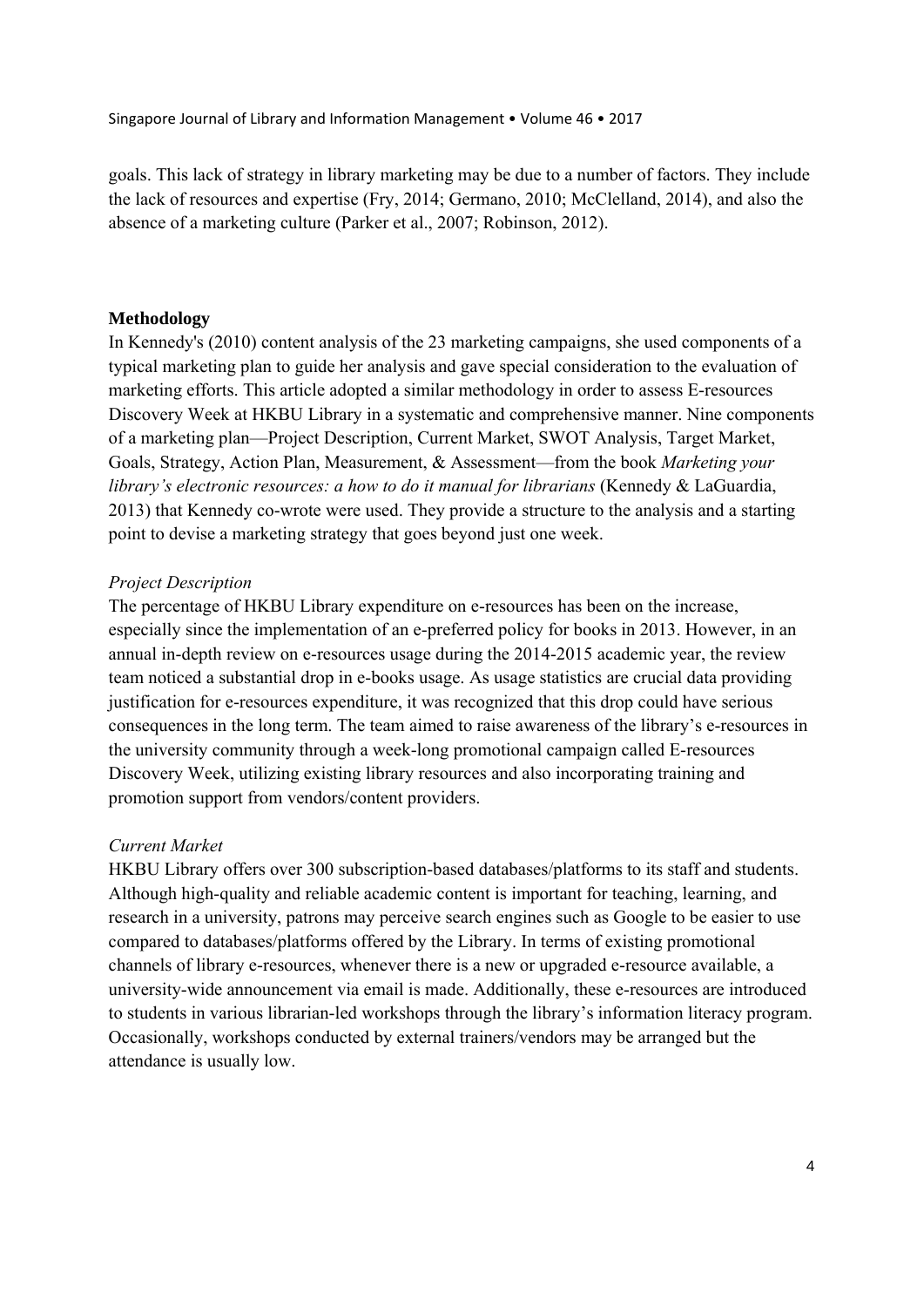*SWOT Analysis* 

| Strengths<br>Library e-resources are carefully<br>selected and reviewed by a dedicated<br>library team in consultation with<br>faculty members from all departments,<br>based on teaching, learning, and<br>research needs of the university<br>Through library subscriptions, students<br>$\bullet$<br>and staff can access a lot of high-<br>quality scholarly content which are<br>otherwise not free to the general public<br>Promotion is clearly mentioned in<br>HKBU Library's Strategic Plan 2020<br>(HKBU Library, 2014), as one of the<br>directions listed is "Engage with<br>stakeholders to promote awareness of<br>the Library's collections and services" | Weaknesses<br>Although they contain high-quality<br>content, some of these library<br>databases are not very user-friendly<br>The authentication process for<br>accessing library e-resources from off-<br>campus could be unintuitive and may<br>cause confusion<br>Although promotion/marketing is<br>mentioned in the Library Strategic<br>Plan, the Library does not necessarily<br>have sufficient human resources nor<br>expertise to engage in such activities<br>in a concerted manner |
|--------------------------------------------------------------------------------------------------------------------------------------------------------------------------------------------------------------------------------------------------------------------------------------------------------------------------------------------------------------------------------------------------------------------------------------------------------------------------------------------------------------------------------------------------------------------------------------------------------------------------------------------------------------------------|------------------------------------------------------------------------------------------------------------------------------------------------------------------------------------------------------------------------------------------------------------------------------------------------------------------------------------------------------------------------------------------------------------------------------------------------------------------------------------------------|
| Opportunities<br>With the problem of misinformation,<br>especially the "fake news"<br>phenomenon, the Library can take the<br>opportunity to stand out and<br>emphasize that library e-resources are<br>authoritative and reliable<br>The adoption of a library search<br>discovery layer in 2012 has made<br>searching for library resources<br>relatively easier, but there is still much<br>room for improvement                                                                                                                                                                                                                                                      | <b>Threats</b><br>The 'Googlization' of information<br>makes it very easy for patrons to<br>search for information online. Many<br>do not see the need to use the library's<br>e-resources<br>With many competing priorities and<br>$\bullet$<br>busy schedule, patrons do not have the<br>time to learn about library e-resources                                                                                                                                                             |

# *Target Market*

Although this marketing campaign aimed to reach both staff and students in the university, the specific activities planned were more targeted at students. Moreover, although both undergraduate and postgraduate students were targeted, undergraduate students were considered the primary focus as they often were least aware of library e-resources. Finally, the campaign made no special effort to target particular subject areas as and patrons from all disciplines were encouraged to join.

# *Goals*

The immediate goal was to raise awareness that the Library subscribes to e-resources covering a wide range of subjects for students and staff to use. The medium-range goal was to increase the usage of library e-resources through such awareness, thus providing an important justification for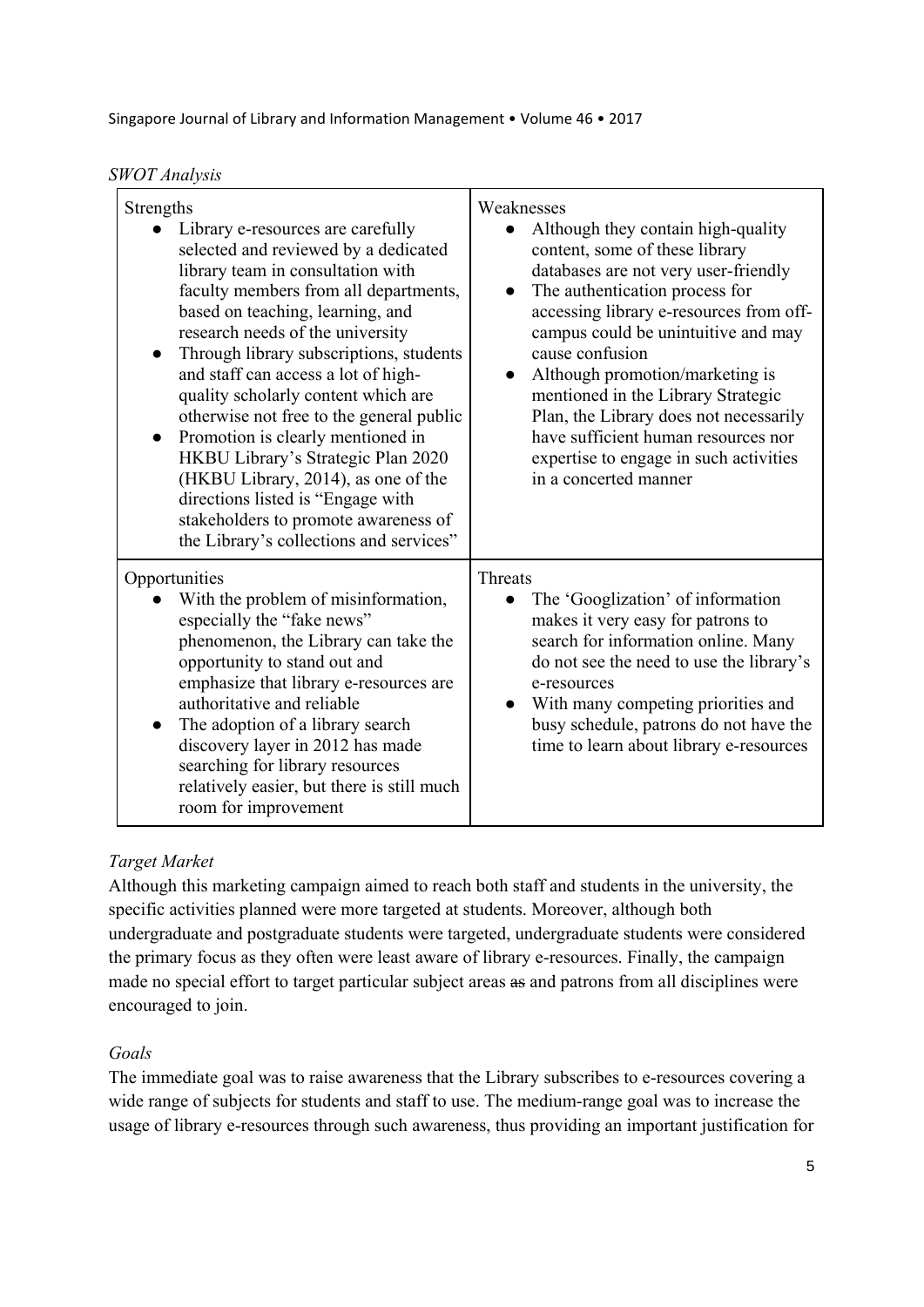continued expenditure on e-resources. Finally, this one-week event was intended to help change the traditional perception of the Library as being primarily a repository for physical books, and encourage students and staff to make better use of library resources and services overall.

# *Strategy*

As the campaign targeted students, especially undergraduate students, the team tried to organize activities that were both interesting and informative. In order to motivate students to participate, souvenirs and prizes were given out throughout the week. Essentially, the strategy was to let students know about the usefulness of library e-resources with games and prizes in a fun and relaxing way.

# *Action Plan*

# *Staffing & Timeline*

A core planning team of two librarians and two library assistants was formed in January 2016 to design the Library's very first E-resources Discovery Week, which took place on 14-17 March, 2016. In the following year, the same planning team organized the event on 13-18 March, 2017, but with substantial improvements based on experience from the first year. The discussion below will focus mostly on the second year event —E-resources Discovery Week 2017.

# *Program*

The key components for E-resources Discovery Week 2017 are summarized in **Table 1**:

| Component                           | Description                                                                                                                                                                                                                                       |
|-------------------------------------|---------------------------------------------------------------------------------------------------------------------------------------------------------------------------------------------------------------------------------------------------|
| Mini-passport                       | A compact folded card which included details of all activities and<br>instructions on how to enter the Grand Prize Draw by collecting three<br>stamps.                                                                                            |
| Database Training<br><b>Station</b> | Five Database Training Stations staffed by vendor representatives were<br>arranged each day from 12:30 pm to 6:00 pm. Participants could collect<br>one stamp by visiting a Database Training Station and interacting with<br>the representative. |
| Lunch & Learn<br>Workshops          | Ten topical workshops were conducted by vendor representatives.<br>Two sessions were arranged from 12:30 pm to 2:30 pm each day with<br>light lunch provided.<br>Participants could collect two stamps by attending a Lunch & Learn<br>session.   |
| E-resources Poster<br>Exhibition    | The team designed 26 posters featuring the library's key databases and e-<br>book collections. They were placed in high-traffic areas in the Library                                                                                              |

|  |  | Table 1: Key components of the E-resources Discovery Week 2017 |  |  |
|--|--|----------------------------------------------------------------|--|--|
|--|--|----------------------------------------------------------------|--|--|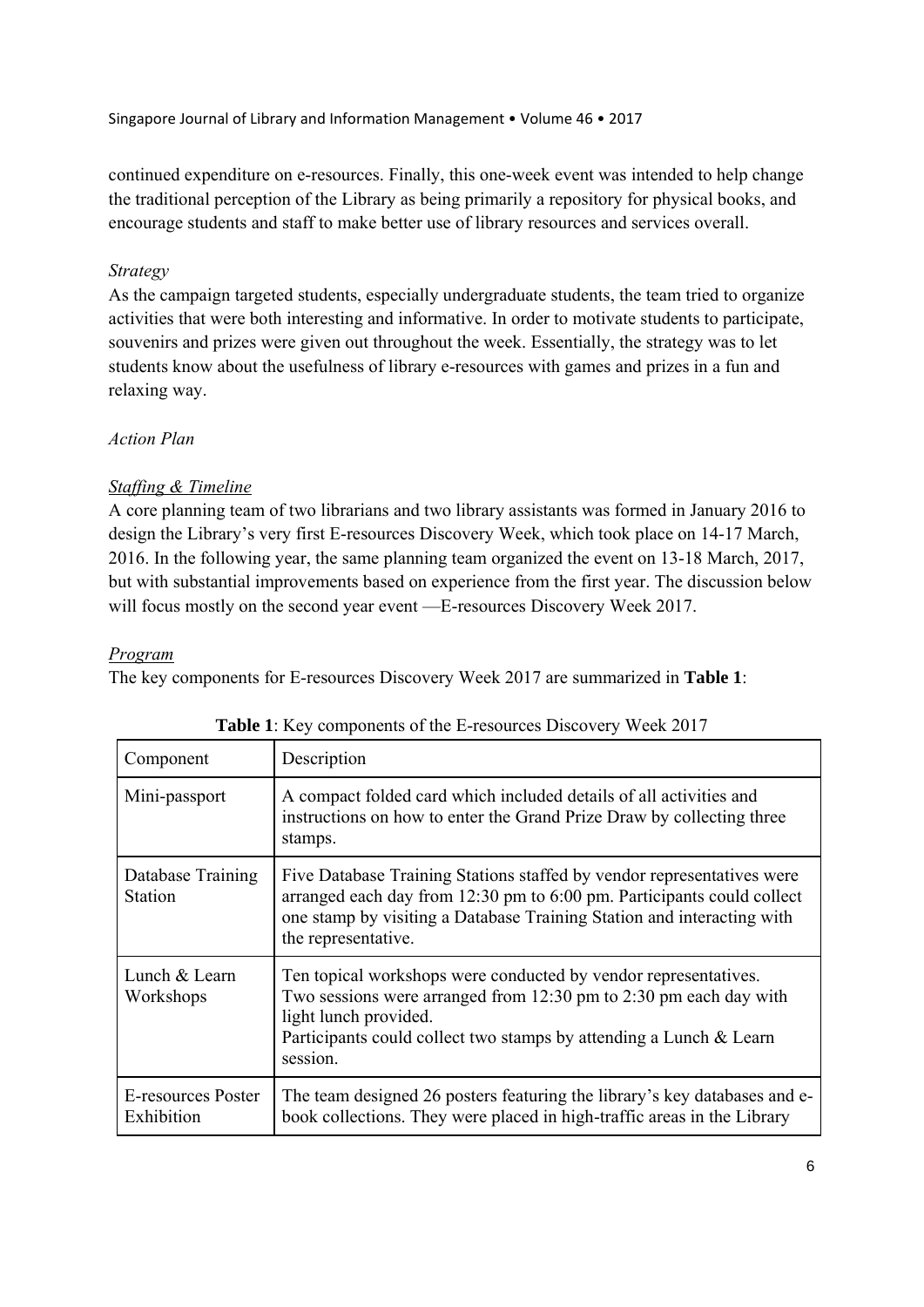|                         | lobby during the week.                                                                                                                                                                                  |
|-------------------------|---------------------------------------------------------------------------------------------------------------------------------------------------------------------------------------------------------|
| Feedback Survey         | A 5-minute short survey was designed to collect participants' feedback.<br>Participants needed to fill out this survey in order to enter the Grand<br>Prize Draw.                                       |
| <b>Grand Prize Draw</b> | Participants could enter the Grand Prize Draw once they collected three<br>stamps on their mini-passport, filled in the feedback survey and dropped<br>the Mini-Passport into the Grand Lucky Draw box. |

# *Promotions on Campus*

To publicize the week-long event, promotions via various channels on campus started about one week in advance. They included:

- University-wide announcements distributed through email
- Direct emails to listservs for students of specific programs in cases where permissions were given
- In-person announcements in the classroom with permission from course instructors
- Promotional videos on the library digital signage and interactive kiosks around campus
- Posts on the Library Facebook page, which is the main social media platform used by the Library
- Promotional posters on notice boards around campus

# *Budget*

The team secured financial support from the portion of library budget that was usually reserved for library event prizes. A total of HK\$6,213 was spent on printing of promotional materials (e.g. banners, backdrop, posters) and refreshments. The prizes in the Grand Prize Draw were all sponsored by the vendors.

# *Measurement and Assessment*

When planning for E-resources Discovery Week 2017, the team put in extra effort in identifying ways to measure the effectiveness of the campaign. As a result, in order to collect direct feedback and comments regarding the various aspects (e.g. timing, logistics) of the campaign, the team designed a 5-minute survey using Qualtrics for the participants to complete. Other measures such as workshop attendance and prize draw participation were also identified and carefully compiled. Finally, e-resources usage statistics were retrieved for comparison and analysis.

A more detailed analysis of the measurement and assessment is followed in the next section.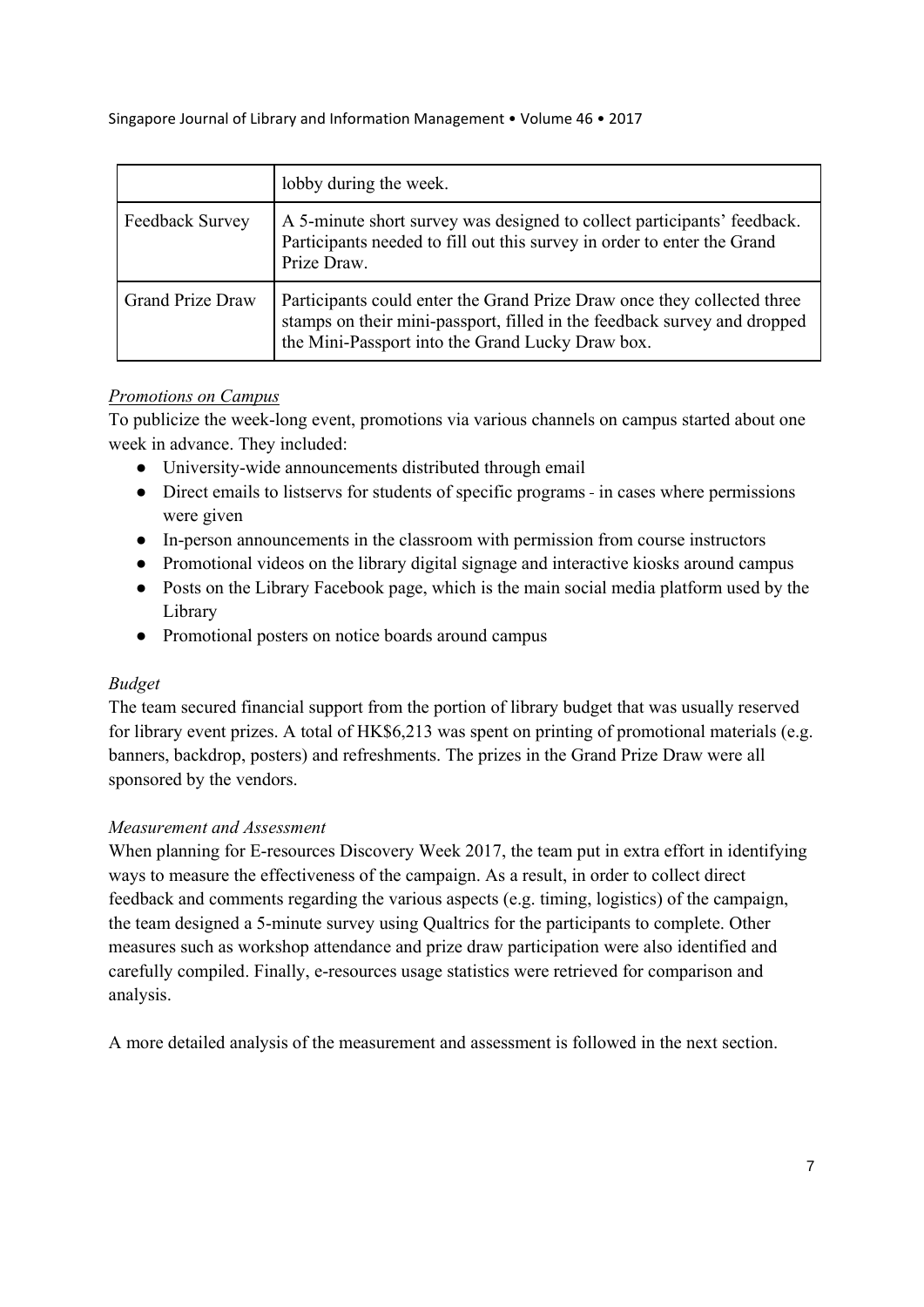### **Discussion**

When assessing the effectiveness of a marketing campaign, it is important to keep in mind the original goal. As stated by Kennedy (2010), having a clearly stated goal for a marketing plan is important and thoughtful evaluation can ultimately inform a library if the campaign has helped to reach the goal. The team's goal was to increase the usage of library e-resources through raising awareness, thus providing an important justification for continued expenditure on library eresources. The evaluation provided the team with the necessary information needed to assess the impact of the marketing campaign in a systematic way and plan for the future.

#### *Turnout/Participation Rate*

There was a cumulative total of 195 participants recorded for the Lunch & Learn Workshops, averaging 20 participants per workshop. However, after further analysis, the number of unique participants for the Lunch & Learn Workshops was confirmed to be 104, suggesting that many participants attended more than one workshop. There were a cumulative total of 197 visits to the Database Training Stations. The total attendance at the Lunch & Learn Workshops and visits to the Database Training Stations should have collectively produced 587 stamps on the Minipassports. However, there was a total of 114 valid Grand Prize Draw entries (Mini-passports) after duplicate check, equaling 342 stamps, suggesting that some students and staff may have attended the activities but did not collect any stamps or enter the Grand Prize Draw.

The number above came from the campaign in the second year, which had a higher turnout than the first year. However, when comparing the number against the University's total enrolment, the campaign only reached a small fraction of the university community—a few hundred total participants compared to a total enrolment of around 11,000 full-time students on campus.

# *Feedback Survey Results*

A total of 129 responses to the feedback survey were received, of which 114 responses were valid after excluding duplicated submissions and submissions made by unidentifiable or ineligible participants. Among the 114 survey respondents, 76 were undergraduate students, 34 were postgraduate students, two were Associate Degree students, and four were faculty or staff members. As shown in **Table 3,** participant distribution by Faculty/School generally aligns with the university enrolment figures, suggesting that the event promotion had been evenly received by the patrons across various departments.

| <b>Tuole</b> of I antionally distribution by Tuodity/Sonot/7 Readenty |                                                  |            |  |  |  |  |
|-----------------------------------------------------------------------|--------------------------------------------------|------------|--|--|--|--|
| Response                                                              |                                                  | 2016-2017  |  |  |  |  |
|                                                                       | $\mid$ Participant Count $\mid$ Enrolment<br>(%) |            |  |  |  |  |
|                                                                       |                                                  | Percentage |  |  |  |  |
| Faculty of Arts                                                       | $20(17.5\%)$                                     | $15.3\%$   |  |  |  |  |

**Table 3:** Participant distribution by Faculty/School/Academy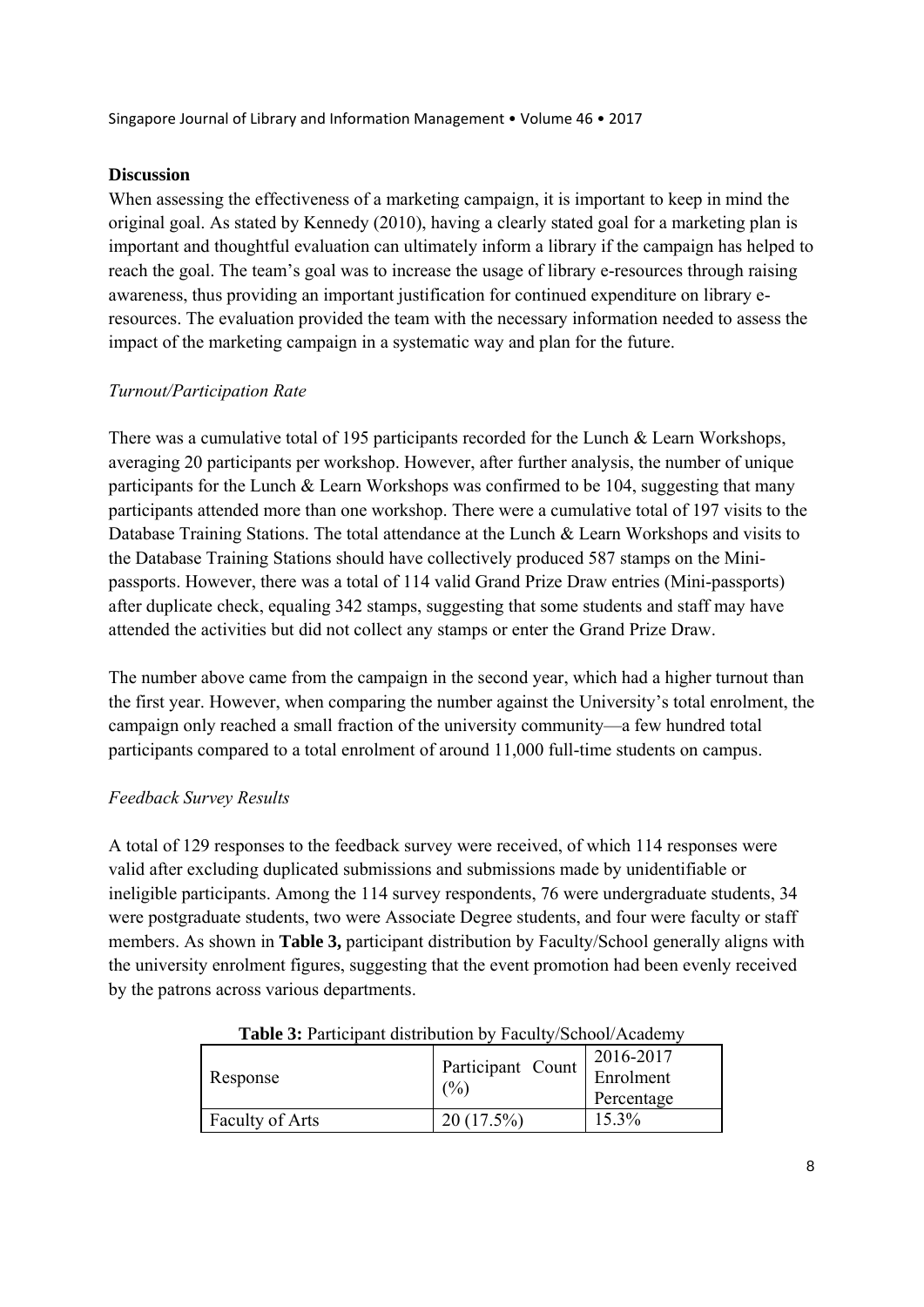| School of Business                | $24(21.1\%)$ | 21.6%   |
|-----------------------------------|--------------|---------|
| School of Chinese Medicine        | $6(5.3\%)$   | 4.7%    |
| School of Communication           | $15(13.2\%)$ | 15.7%   |
| Faculty of Science                | $17(14.9\%)$ | 16.3%   |
| <b>Faculty of Social Sciences</b> | 27(23.7%)    | 23.0%   |
| Academy of Visual Arts            | $1(0.9\%)$   | $3.4\%$ |
| Other(e.g. Offices)               | $4(3.5\%)$   |         |
| Total                             | $114(100\%)$ | 100%    |

*Note.* Percentages may not total 100% due to rounding.

Five survey questions were designed to collect participants' perception of the usefulness of the activities. As shown in **Table 4**, participants reported a satisfaction rate (responded "Strongly agree" or "Somewhat agree") close to 100%, suggesting that the E-resources Discovery Week activities were useful to the participants. In particular, all of the participants reported that they would like to make better use of the library's e-resources after this event. In addition, a chisquare test of independence against significance threshold set at 0.05 was performed to determine if there is any significant relationship between types of students and their perception. The chi-square test results indicated that undergraduate students and postgraduate students did not differ significantly on their responses to the survey questions, which suggests that both types of students were satisfied with the activity design and the Lunch & Learn Workshop contents.

| Question                                                                                                        | Strongly<br>agree | Somewhat<br>agree | Neither<br>agree nor<br>disagree | Somewh<br>at<br>disagree  | Strongly<br>disagree      | Total                  |
|-----------------------------------------------------------------------------------------------------------------|-------------------|-------------------|----------------------------------|---------------------------|---------------------------|------------------------|
| $\mathbf{I}$<br>enjoyed<br>Overall,<br>participating in the E-<br><b>Resources Discovery Week</b><br>activities | 74<br>$(64.9\%)$  | 40<br>$(35.1\%)$  | $\theta$<br>$(0\%)$              | $\theta$<br>$(0\%)$       | $\theta$<br>$(0\%)$       | 114<br>(100)<br>$\%$ ) |
| The things I learned from<br>this event are useful to my<br>studies/research/work                               | 79<br>$(69.3\%)$  | 33<br>$(29.0\%)$  | 2<br>$(1.8\%)$                   | $\overline{0}$<br>$(0\%)$ | $\theta$<br>$(0\%)$       | 114<br>(100)<br>$\%$ ) |
| Overall, do you find the<br>Lunch & Learn activities<br>you attended to be useful?                              | 36<br>$(43.4\%)$  | 43<br>$(51.8\%)$  | 4<br>$(4.8\%)$                   | $\theta$<br>$(0\%)$       | $\overline{0}$<br>$(0\%)$ | 83<br>(100)<br>$\%$ )  |
| Overall, did you find it<br>talking to<br>the<br>useful<br>database<br>trainers<br>the<br>at<br>booths          | 47<br>$(48.4\%)$  | 43<br>$(44.3\%)$  | $(7.2\%)$                        | $\overline{0}$<br>$(0\%)$ | $\overline{0}$<br>$(0\%)$ | 97<br>(100)<br>$\%$ )  |

**Table 4:** Participants' responses towards the usefulness of this event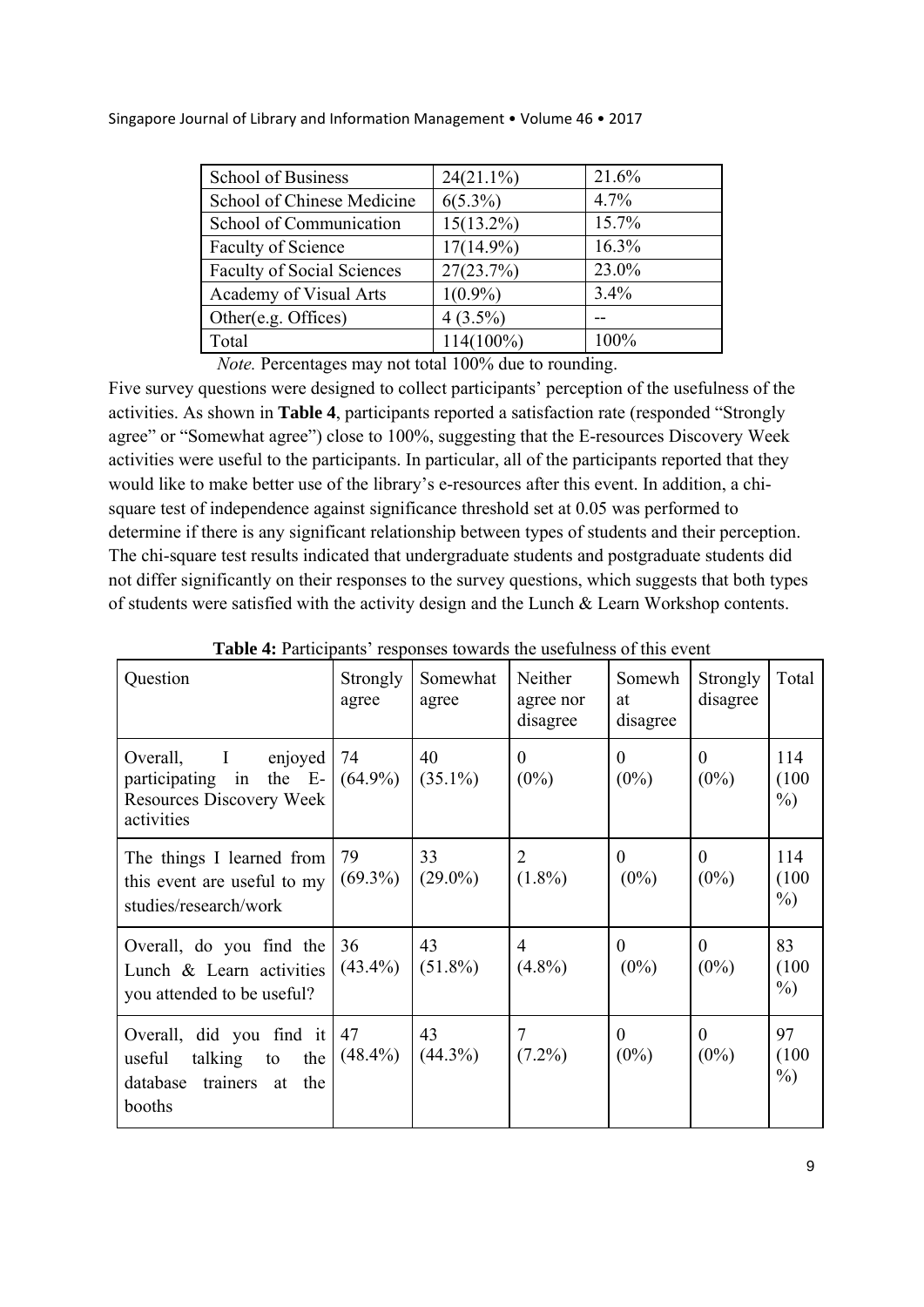| Do you feel that you want to   74<br>make greater use of the $(65.5\%)$ | $39(34.5\%)$ 0 | $(0\%)$ | $(0\%)$ | $(0\%)$ | 113<br>(100) |
|-------------------------------------------------------------------------|----------------|---------|---------|---------|--------------|
| Library's e-resources after                                             |                |         |         |         | $\%$ )       |
| participating in the E-<br>resources Discovery Week?                    |                |         |         |         |              |

*Note.* Percentages may not total 100% due to rounding.

Here are some selected comments from the respondents:

*"This event is particularly useful to me as I'm going to do a research paper next year. It tells me something I did not know before. The staff on site is helpful and is willing to answer enquiries."* 

*"The content is very useful. It showed me new ways to search information. On the other hand, the guest speaker is very professional. He explained the searching method in a fun and easy way. The time of the workshop is also assigned perfectly. I would like to participate it again next time."* 

*"I want to have more chances to know about the database and have database training, which would be very helpful to my study."* 

To better inform planning in future years, the team included two survey questions that were designed to seek participants' comments towards the preferred timing of the event. The results showed that the lunchtime slot chosen for the Lunch & Learn Workshops is still the preferred choice by participants (81.93%), as compared with later mornings (2.41%), early/late afternoons (8.43%), and early evenings (7.23%).

Regarding the timing of the whole campaign, the feedback received is slightly mixed. The top three choices include March (same as this time) (41.2%), January or February (earlier in the second semester) (30.7%), and September or October (earlier in the first semester) (20.2%). In fact, during the planning stage, hosting the event in the first semester was seriously considered to enable patrons to learn about these e-resources earlier. However, it did not materialize as the team did not have the time and resources to host a large-scale event like this during the busiest time of the academic year in September and October.

Three survey questions were related to participants' perception towards the effectiveness of the promotional efforts. As shown in **Table 5**, close to 80% of the participants found the promotional materials to be either extremely effective or very effective. The perceived effectiveness was even higher for the Mini-Passports (around 85%) and the stamp collection process (around 91%). The chi-square test of independence also indicates no significant difference in responses to questions listed in **Table 5** between undergraduate students and postgraduate students.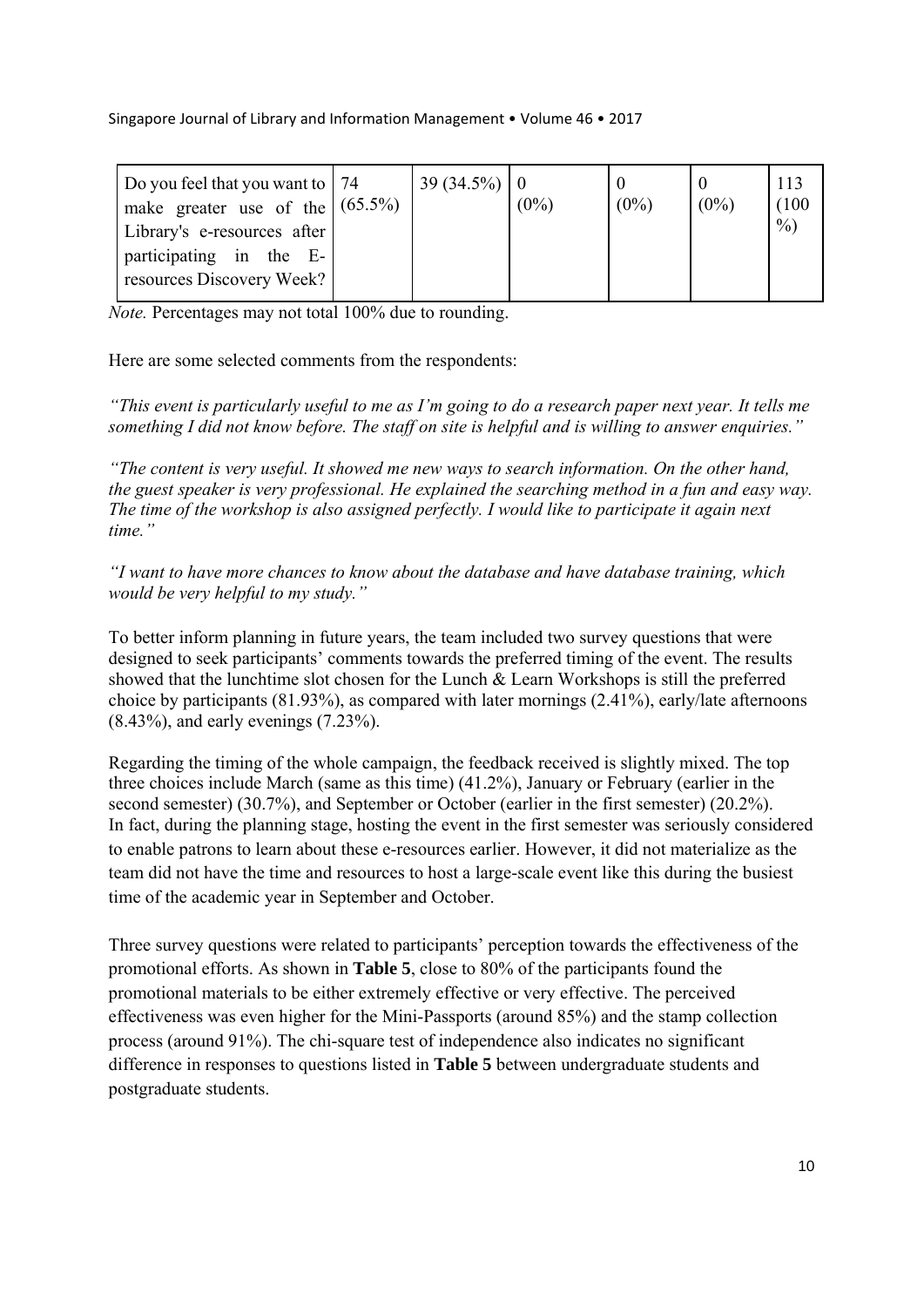| Response                                                                                                                                     | Extremely<br>effective | Very<br>effective | Moderatel<br>y effective | Slightly<br>effective | <b>Not</b><br>effectiv<br>e at all | Total              |
|----------------------------------------------------------------------------------------------------------------------------------------------|------------------------|-------------------|--------------------------|-----------------------|------------------------------------|--------------------|
| Overall, how effective<br>were the promotional<br>materials (e.g., banners,<br>database posters, web<br>digital<br>and<br>pages,<br>signage) | 36<br>$(31.6\%)$       | 55<br>$(48.3\%)$  | 20(17.5%)                | 3<br>$(2.6\%)$        | $\theta$<br>$(0\%)$                | 114<br>$(100\%)$   |
| How effective was the<br>mini passport in raising<br>your awareness of the<br>event                                                          | 49<br>$(43.0\%)$       | 49<br>$(43.0\%)$  | $14(12.3\%)$             | 1<br>$(0.9\%)$        | 1<br>$(0.9\%)$                     | 114<br>$(100\%)$   |
| In<br>particular,<br>how<br>effective was the "stamp"<br>collection" process in<br>motivating<br>your<br>participation?                      | 62<br>$(54.4\%)$       | 42<br>$(36.8\%)$  | 9<br>$(7.9\%)$           | 1<br>$(0.9\%)$        | $\theta$<br>$(0\%)$                | 114(10)<br>$0\%$ ) |

| <b>Table 5:</b> Participants' responses towards the effectiveness of the promotion |  |  |
|------------------------------------------------------------------------------------|--|--|
|                                                                                    |  |  |

*Note.* Percentages may not total 100% due to rounding.

Although the results in **Table 5** show that the promotional efforts were generally perceived as effective, compared to the near 100% satisfaction rate towards the usefulness of the event, it seems that the participants considered the promotional efforts insufficient. In fact, quite a few participants commented on the promotion of the event. Here are some selected comments:

*"The promotion on those events can be more intensive. Because I just knew those events by my friends. There should be more promotion all around the campus."* 

*"There may be more promotions or broadcast of this activity."* 

*"Promotion is not enough, maybe try to send email before the event."* 

*"Since not many students attended the workshops, it may be better to adopt more strategies for promotion."*

Based on **Table 4** and **Table 5**, it seems participants found the activities to be highly useful but suggested the team to put in more efforts in promoting the activities.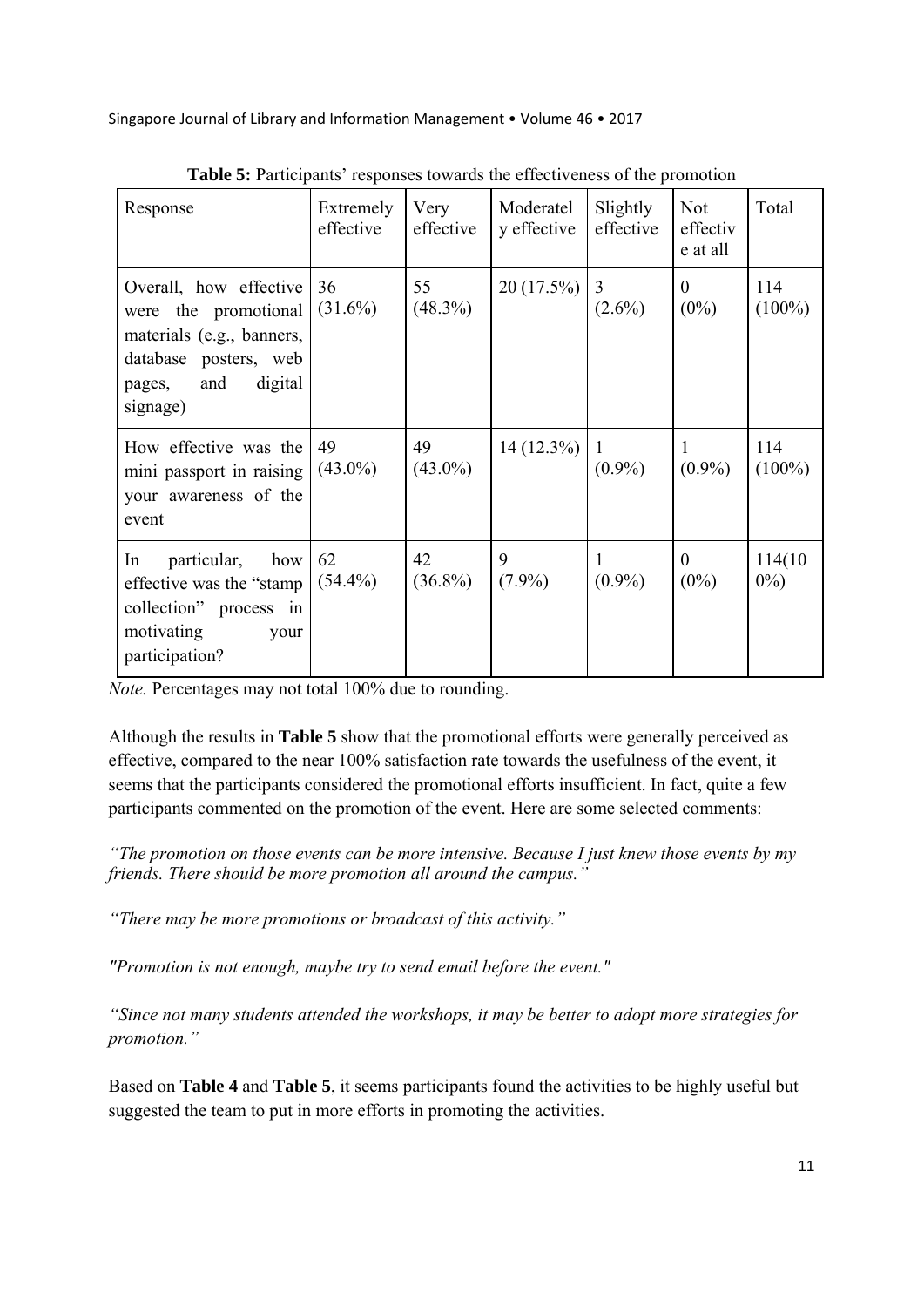#### *E-resources Usage Statistics*

One of the most direct measurements to assess the effectiveness of a marketing campaign for eresources is the e-resources usage statistics (Dubicki, 2009). The team reviewed the vendorprovided usage statistics of e-resources from the past three academic years (2014-2017), focusing on those that were promoted both in E-resources Discovery Week 2016 and 2017. **Table 6** highlights a number of e-resources whose usage was monitored. Overall, the usage of a number of major multidisciplinary databases increased in the past two years as compared to the 2014/2015 academic year, specifically Web of Science by 63% and Scopus by 37%. There was also an increase in usage across a number of major e-book platforms—MyiLibrary by 124%, Ebrary by 174%, and across a number of online reference platforms—Gale Virtual Reference Library by 50% and Encyclopedia Britannica by 310%. Yet, the usage of some subject-specific databases dropped, for example, Clarity English by 50% and WiseNews by 21%. It is difficult to discern a pattern as there were many confounding factors that could affect the usage, as pointed out by Fry (2014). For example, the increase of e-book usage could be just due to the purchase of more e-books on that platform by the library over time. The decrease of subject-specific databases could be due to changes in academic programs, courses or assignments, or the subscription of alternative e-resources. In addition, content inclusion or cancellation within a database platform (e.g. ProQuest, EBSCOhost) and platform upgrades in these databases/platforms could also affect the usage. At this stage, the team only considered three years of usage data and two years' worth of data from running the campaign. It would be more meaningful to examine the usage statistics over a longer period of time with the campaign running every year. This can be considered for future research.

| E-resource               | Measurement                | 2014/2015 | 2015/2016 | 2016/2017 |
|--------------------------|----------------------------|-----------|-----------|-----------|
| WiseNews                 | Total click                | 690,902   | 649,591   | 438,686   |
| Factiva                  | Search                     | 9,152     | 20,455    | 11,007    |
| <b>CNKI</b>              | Search                     | 200,704   | 180,430   | 180,719   |
| Scopus                   | Search                     | 8,099     | 11,307    | 10,987    |
| Web of Science           | Search                     | 28,117    | 50,528    | 40,898    |
| MyiLibrary               | <b>Successful Sections</b> | 145,662   | 282,088   | 370,312   |
|                          | Request                    |           |           |           |
| Ebrary                   | <b>Successful Sections</b> | 132,979   | 246,638   | 485,979   |
|                          | Request                    |           |           |           |
| Clarity English          | Session                    | n/a       | 1,187     | 605       |
| Encyclopedia             | Search                     | 2,268     | 8,385     | 10,228    |
| <b>Britannica Online</b> |                            |           |           |           |

**Table 6**: Usage statistics of selected e-resources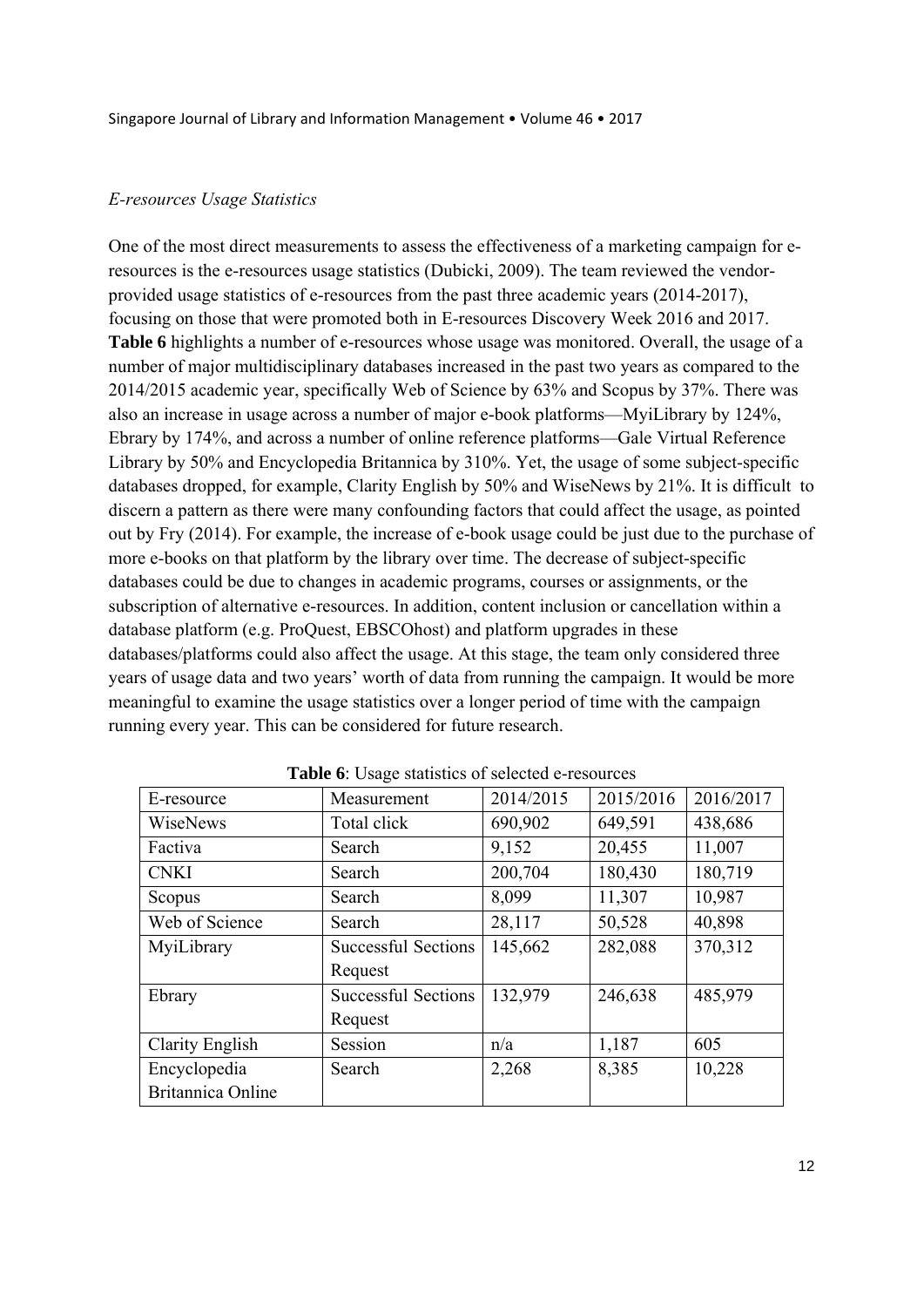| Gale Virtual Reference   Successful Sections   2,716 |         | 4.421 | 3,729 |
|------------------------------------------------------|---------|-------|-------|
| Library (Gale)                                       | Request |       |       |

Overall, the survey results showed that participants found the program of E-resources Discovery Week to be useful. Suggested improvements regarding the logistics of the event include the timing of the campaign and the scale and intensity of promotion. Moreover, the turnout rate showed that although useful, this marketing campaign only reached a small fraction of the university community. It could potentially reach many more patrons in the university community. Finally, the e-resources usage statistics showed that while usage for multidisciplinary databases increased, usage for subject-specific databases decreased. Although the impact on usage statistics is mixed at this point, the team believes that compiling more data in the coming years will definitely help draw a more comprehensive picture.

#### **Conclusion**

After two years of running, E-resources Discovery Week has become a recurring annual marketing campaign at HKBU Library. This is the beginning of making a concerted effort to reach the team's goal of raising awareness of library e-resources in the university community and in turn increasing usage. In order to have a sustainable impact, it is essential for the library to develop an overall marketing plan. A library-wide plan can help with incorporating marketing activities (e.g. promoting e-resources) into as many aspects of the library as possible and making marketing a priority. The team cannot do it alone. This requires the buy-in and support of senior management within the library. As mentioned before, some of the main challenges for a librarywide marketing plan include the lack of resources and expertise in marketing, and the absence of a marketing culture within the organization (Fry, 2014; Germano, 2010; McClelland, 2014; Parker et al., 2007; Robinson, 2012). These two challenges do resonate with the HKBU Library to a certain extent. For example, the four library staff who planned E-resources Discovery Week did not have any formal training in marketing, though one staff did have excellent graphic design skills who was highly valued not only for this marketing campaign, but also a wide range of promotional tasks within the library. This fact alone demonstrates the importance of marketingrelated skills for the library. However, training opportunities focused on marketing-related skills within the library context are relatively few. Topics such as media design and social media are marketing-related but are not often seen as core to library staff development. In addition to training, changes at the organization level are needed. The team therefore welcomed a recent proposal by library senior management to form a Marketing and Communication Committee for the library. The Committee will be tasked with overseeing and coordinating the Library's various promotional activities across all units and on all platforms. This is a promising development towards strategizing library marketing in a more consistent and concerted manner, so a marketing campaign such as the E-resources Discovery Week could be continuously improved and sustained.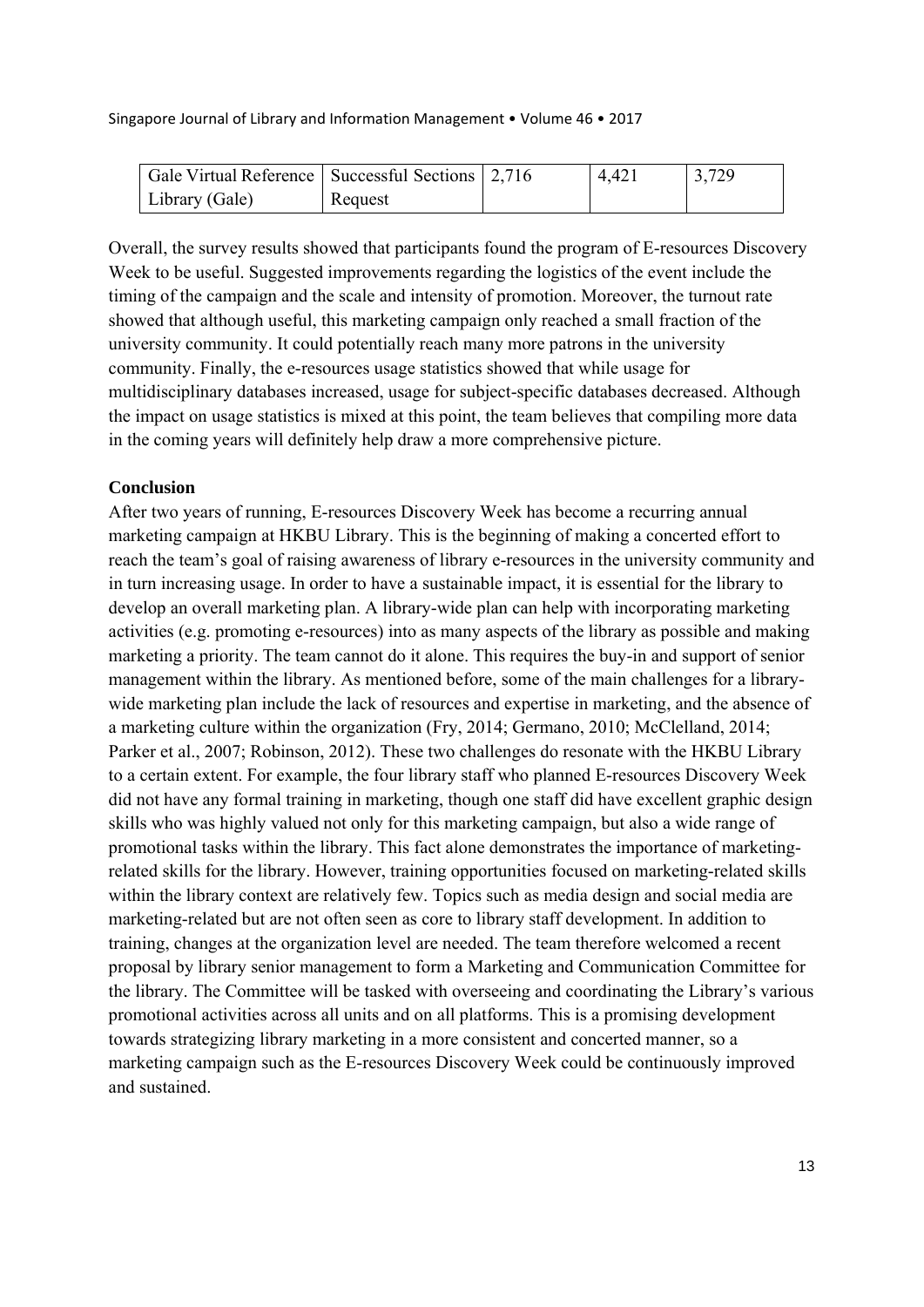#### **References**

- Dubicki, E. (2009). *Marketing and promoting electronic resources : creating the e-buzz!* Routledge.
- Duke, L. M., &Tucker, T. (2007). How to Develop a Marketing Plan for an Academic Library. *Technical Services Quarterly*, *25*(1), 51–68. http://doi.org/10.1300/J124v25n01\_05
- Fry, A. (2014). The Biggest Winner: Using Statistics to Assess the Effectiveness of an E-Resources Promotional Campaign. *Journal of Electronic Resources Librarianship*, *26*(1), 1–16. http://doi.org/10.1080/1941126X.2014.877330
- Germano, M. A. (2010). Narrativebased library marketing. *The Bottom Line*, *23*(1), 5–17. http://doi.org/10.1108/08880451011049641
- HKBU Library. (2014). HKBU Library Strategic Plan 2020. Retrieved from http://library.hkbu.edu.hk/about/lib\_strategic\_plan\_2020.pdf
- Jotwani, D. (2014). Marketing of electronic resources in IIT libraries. *DESIDOC Journal of Library and Information Technology*, *34*(2), 162–169.
- Ju, W. (2006). Marketing and service promotion practices in the LCAS. *Library Management*, *27*(6–7), 336–343. http://doi.org/10.1108/01435120610702323
- Kennedy, M. (2010). Cycling through: Paths libraries take to marketing electronic resources. *Proceedings of the 2010 Library Assessment Conference: Building Effective, Sustainable, Practical Assessment*, 721–730.
- Kennedy, M., &LaGuardia, C. (2013). *Marketing your library's electronic resources: a how-todo-it manual for librarians*. Retrieved from https://books.google.com/books?hl=en&lr=&id=\_MaaAwAAQBAJ&oi=fnd&pg=PR7&ots =7SbnTZN-wm&sig=qaPiZvy0VInXfxdmvpz\_X9Y4oj0
- McClelland, T. (2014). What Exactly Do You Do Here? Marketing-Related Jobs in Public and Academic Libraries. *Journal of Library Administration*, *54*(5), 347–367. http://doi.org/10.1080/01930826.2014.946736